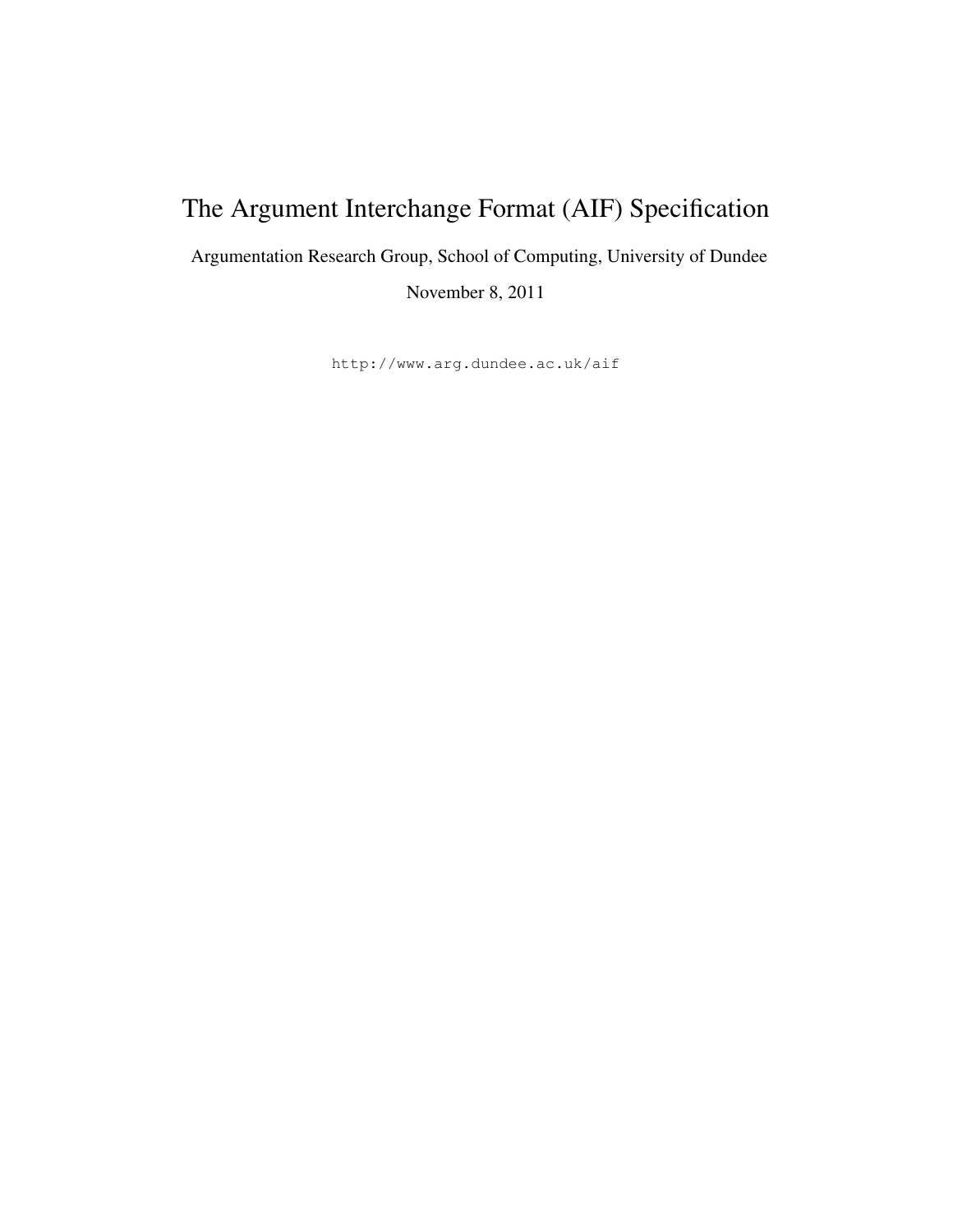# 1 The Argument Interchange Format

The AIF is a communal project which aims to consolidate some of the defining work on computational argumentation [4]. Its aim is to facilitate a common vision and consensus on the concepts and technologies in the field so as to promote the research and development of new argumentation tools and techniques. In addition to practical aspirations, such as developing a way of interchanging data between tools for argument manipulation and visualization, a common core ontology for expressing argumentative information and relations is also developed. The purpose of this ontology is not to replace other (formal) languages for expressing argument but rather to serve as an abstract interlingua that acts as the centrepiece (Figure 1) to multiple individual argument languages such as, for example, the formal  $\text{ASPIC}^+$  framework [8], [9]'s Description Logic formalisation and the format used by the Rationale argument visualization programme [1]. Note that direct translations between argumentation formats are optional as they are not needed if we have the AIF ontology as an interlingua.



Figure 1: The AIF as the centrepiece of multiple argumentation languages

A common ontology for argumentation is interesting for a number of reasons. On the practical side, the AIF as an interlingua drastically reduces the number of translation functions that are needed for the different argumentation formats to engage with each other; only translation functions to the core AIF ontology have to be defined (i.e., n instead of  $n^2$  functions for n argumentation formats). Furthermore, the central ontology acts as a conceptual anchoring point for the various formats, which improves the exchange of ideas between them. This anchoring point could provide a foundation for more formal characterisations of meaning within the different frameworks. By providing a strict graph-theoretic representation, the AIF provides a frame of reference accessible to theories of argument founded upon first order logics, higher order and non-classical logics, and theories of argument developed in epistemological contexts, linguistic contexts, and theories applied in pedagogy, law, and so on.

A common frame of reference, however, does not obviate the problem of commonness of meaning, for it still presupposes that the developers of the various argumentation theories have some sort of common understanding of the AIF core ontology. In order to promote this common understanding, the core ontology should be kept as basic as possible and the various elements of the ontology should be clearly defined. [10] note that due to the nature of the AIF project it is unavoidable that the ontology – and thus its common interpretation – will change over time. However, by having more translations and thus more references available the common understanding of the AIF will be further improved. Furthermore, the AIF project does not aim to tie applications or research projects to a particular format or interlingua. In some cases, for example when one wants two logical systems, it might be more sensible to provide a direct translation between the two systems which focuses on the formal properties of those systems (as is the case in, e.g., [16]). In a sense, the AIF ontology can be understood as a *tool*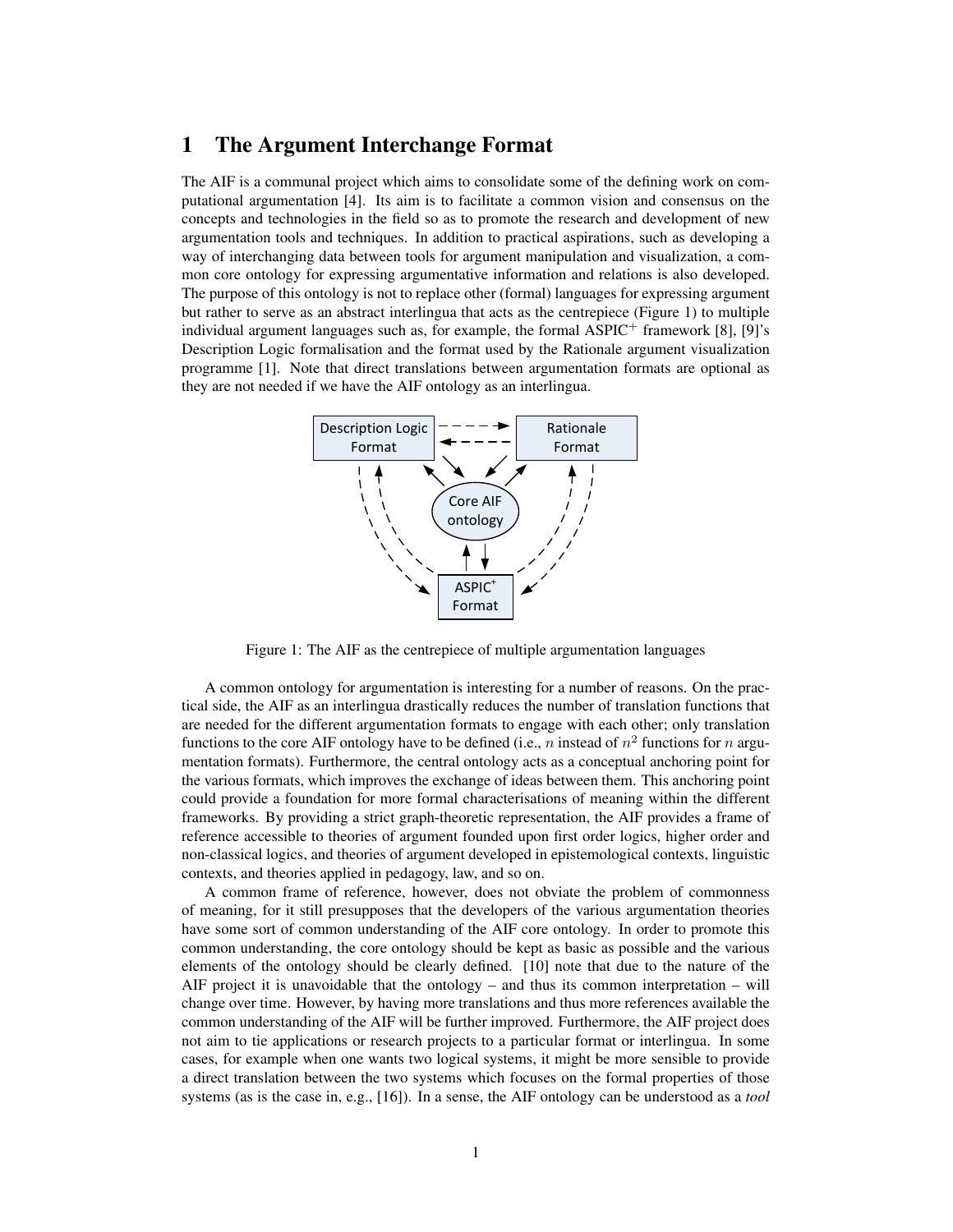for development of interchanges because it can, as it were, provide a meeting point or forum for various researchers and application developers to define translation functions that facilitate interchange.

In this paper, we provide a specification of the AIF as used by the Argumentation Research Group at the University of Dundee. It is a complete and slightly more specific version of the ontology presented in [4, 11, 10]. The specification is available in various formats (OWL, SQL) from http://www.arg.dundee.ac.uk/aif.

## 1.1 The AIF Core Ontology

The AIF core ontology falls into two natural halves [11, 10]: the Upper Ontology and the Forms Ontology. The Upper Ontology defines the basic building blocks of AIF argument graphs, types of nodes and edges (in a sense, it defines the "syntax" for our abstract language). The Forms Ontology allows for the conceptual definition of the elements of AIF graphs, such as premises, inference schemes, exceptions and so on (it provides, for want of a better term, a "semantics" for the graph). Thus, the nodes defined in the Upper Ontology can be used to build argument-graphs at the object level (see Definition 1.1). The nodes in these graphs then *fulfil* (i.e. instantiate) specific argumentation-theoretic forms in the Forms Ontology.

Figure 2 visualises the main specification of the AIF ontology. The white nodes define the classes (concepts) in the Upper Ontology whilst the grey nodes define those in the Forms Ontology. Different types of arrows denote different types of relations between the classes in the ontology. For example, the class of *inference schemes* is a subclass of the class of *schemes*, an element of the class of RA-nodes fulfils an element of the class of *inference schemes* and elements of the class of *inference schemes* always have associated elements in the *premise* class. The full AIF specification includes further constraints on the construction of argumentgraphs, that is, on the possible combinations of different nodes. These constraints are listed in Definition 1.1. Note that the graph in Figure 2 should not be confused with an AIF argument graph as defined in Definition 1.1 and shown in the rest of this paper (Figures  $3 - 5$ ): Figure 2 shows the structure of the ontology as a graph (i.e. a semantic network, a fairly common way to express such information) whilst the argument graphs in Figures  $3 - 5$  show actual arguments in the language of this ontology.

## 1.2 The Upper Ontology: building argument graphs

The AIF Upper Ontology places at its core a distinction between *information*, such as propositions and sentences, and *schemes*, general patterns of reasoning such as inference or conflict. Accordingly, the Upper Ontology describes two types of nodes for building argument graphs: information nodes (I-nodes) and scheme nodes (S-nodes). Scheme nodes can be rule application nodes (RA-nodes), which denote specific inference relations, conflict application nodes (CAnodes), which denote specific conflict relations, and preference application nodes (PA-nodes), which denote specific preference relations. As [4] notes, nodes can have various attributes (e.g. creator, date). For current purposes, we assume that a node consists of some content (i.e. the information or the specific scheme that is being applied) and some identifier.

Nodes are used to build an *AIF argument graph* (called argument networks by [11, 10]). The choice of graphs as the AIF ontology's main representational language seems to be the most intuitive way of representing argument in a structured and systematic way without the formal constraints of a logic [4]. Furthermore, the graphical representation of arguments fits well with many textbook accounts of argument structure (see, for example, [5, 6, 17, 7]) and allows for the easy visualization of relations between nodes. However, the choice of the representational language is in some ways arbitrary and some AIF specifications [9] do not explicitly opt for a graph-based language.

An AIF argument graph can be defined as follows: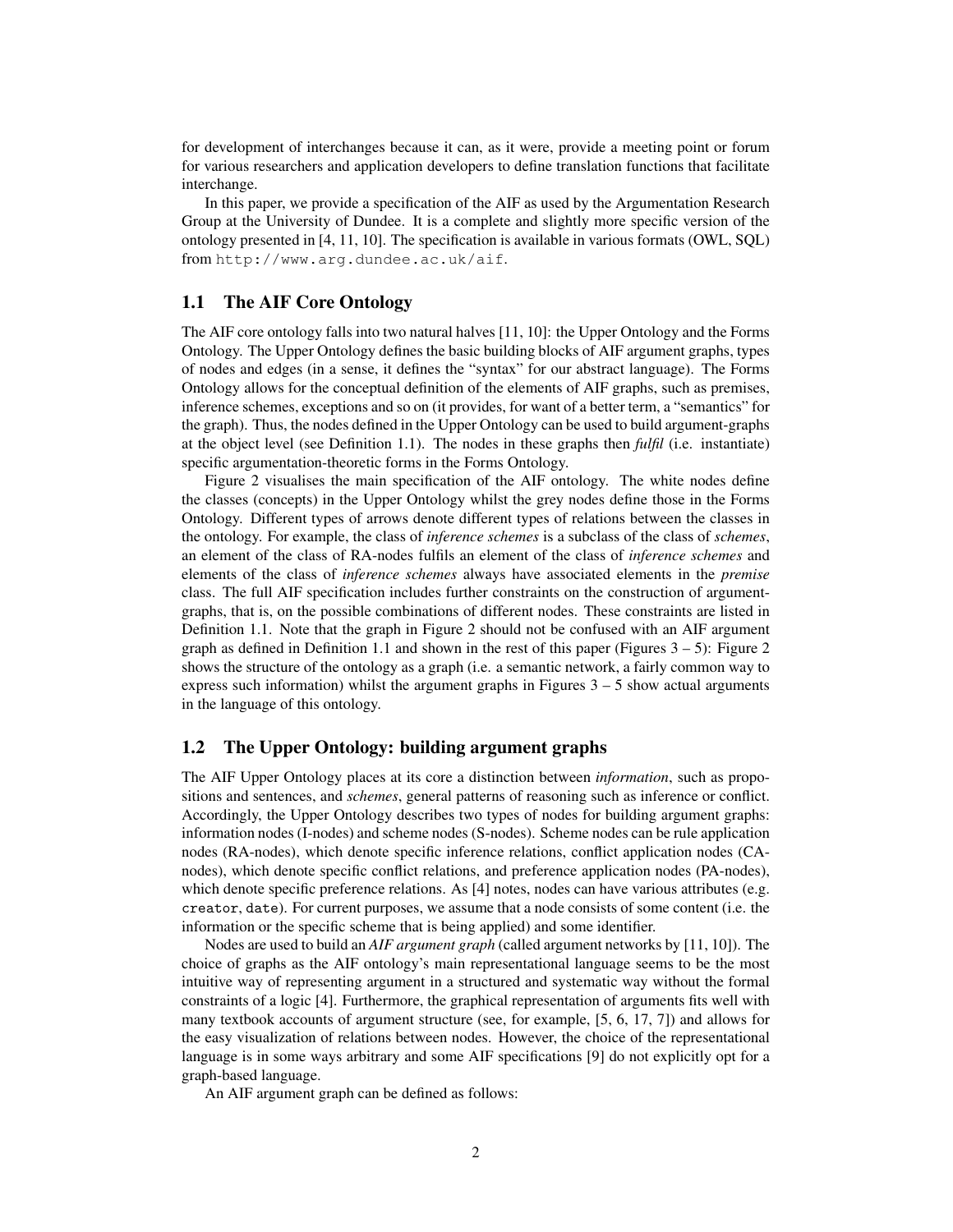

Figure 2: The AIF specification

#### Definition 1.1 [AIF graph]

An *AIF argument graph*  $G$  is a simple digraph  $(V, E)$  where

- 1.  $V = I \cup RA \cup CA \cup PA$  is the set of nodes in G, where I are the I-nodes, RA are the RA-nodes, CA are the CA-nodes and PA are the PA-nodes; and
- 2.  $E \subseteq V \times V \setminus I \times I$  is the set of the edges in G; and
- 3. if  $v \in V \setminus I$  then v has at least one direct predecessor and one direct successor; and
- 4. if  $v \in RA$  then v has at least one direct predecessor that fulfils the form *premise* and exactly one direct successor that fulfils the form *conclusion*; and
- 5. if  $v \in PA$  then v has exactly one direct predecessor  $v_i$  that fulfils the form *preferred element* and exactly one direct successor  $v_j$  that fulfils the form *dispreferred element*, where  $v_i \neq v_j$ ; and
- 6. if  $v \in CA$  then v has exactly one direct predecessor that fulfils the form *conflicting element* and exactly one direct successor that fulfils the form *conflicted element*.

We say that, given two nodes  $v_1, v_2 \in V$ ,  $v_1$  is a *predecessor* of  $v_2$  and  $v_2$  is a *successor* of  $v_1$  if there is a path in G from  $v_1$  to  $v_2$ , and  $v_1$  is a *direct predecessor* of  $v_2$  and  $v_2$  is a *direct successor* of  $v_1$  if there is an edge  $(v_1, v_2) \in E$ . A node v is called an *initial node* if it has no predecessor.

Condition 2 states that I-nodes can only be connected to other I-nodes via S-nodes, that is, there must be a scheme that expresses the rationale behind the relation between I-nodes. Snodes, on the other hand, can be connected to other S-nodes directly (see, e.g., Figures 4, 5). Condition 3 ensures that S-nodes always have at least one predecessor and successor, so that (a chain of) scheme applications always start and end with information in the form of an I-node.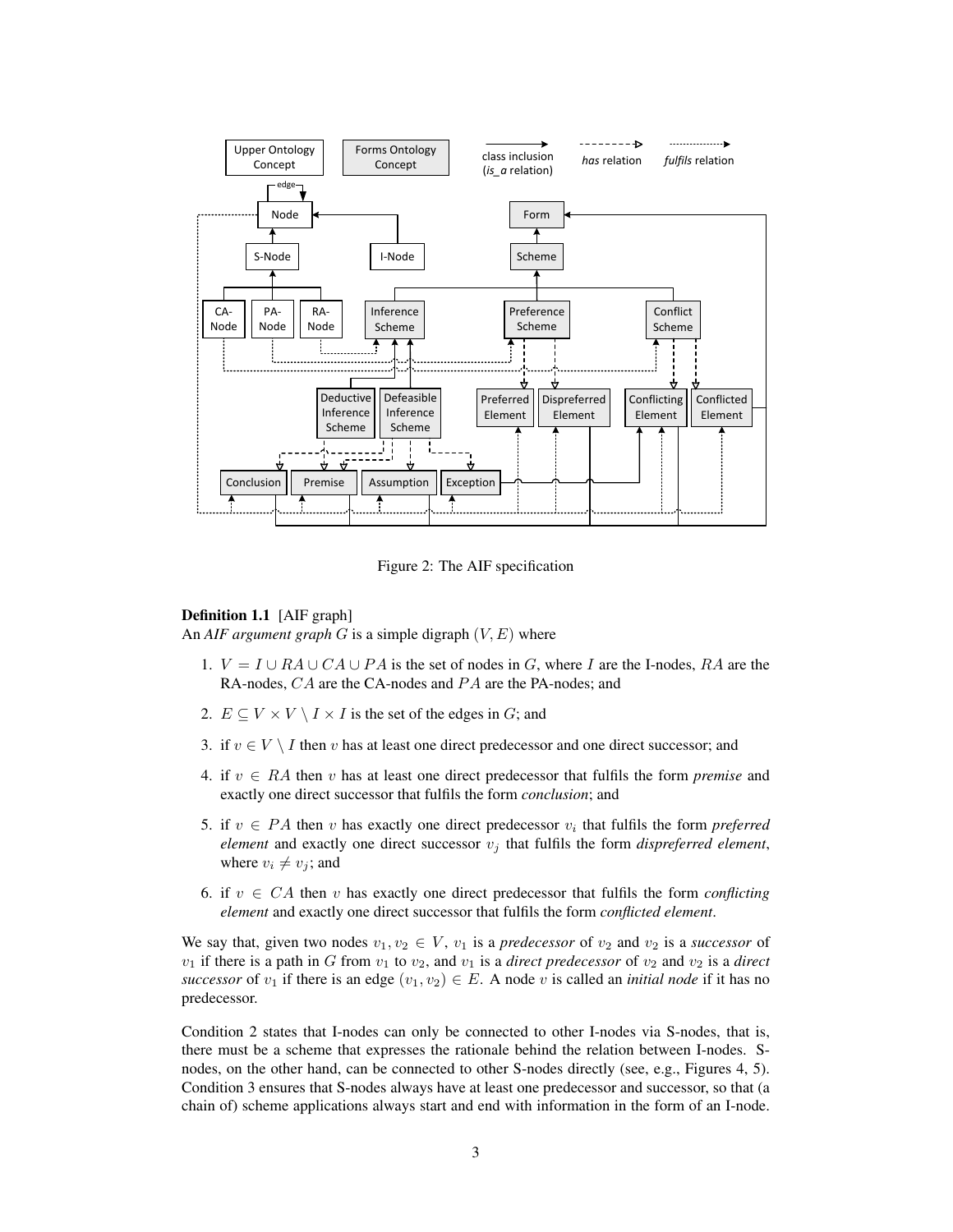Conditions  $3 - 6$  state specific constraints on the argument graph which are determined by the Forms Ontology (Section 1.3): inference applications (RA-nodes) always have at least one *premise* node and at most one *conclusion* node (4), preference applications are always between two distinct nodes of the forms *preferred element* and *dispreferred element* (5) and conflict applications always have exactly one *conflicting element* node and one *conflicted element* node.

In [4, 11], it is argued that edges in a graph need not be typed and that the meaning of edges can always be inferred when necessary from the types of nodes they connect. There are, however, some exceptional situations. For example, an edge between an RA-node and a PAnode can denote that the preference (PA-node) is the conclusion of the inference (RA-node), or it can denote the situation where the inference is preferred to another inference (when there is another edge from the PA-node to this other RA-node). In such a case, we need to know which forms are fulfilled by the nodes. That is, is the RA-node a *preferred element* w.r.t. the PA-node, or is the PA-node a *conclusion* w.r.t. the RA-node instead? In the following section, we will briefly discuss the Forms Ontology and how it solves such ambiguities.

## 1.3 The Forms Ontology: defining reasoning schemes

The Forms Ontology defines the various schemes and types of statements commonly used in argumentation. In this paper, we will leave the exact structure of the Forms ontology largely implicit and simply assume the Forms Ontology is a set  $\mathcal F$  that contains the relevant forms and schemes. Nodes in the argument graph fulfil forms in  $F$ . The AIF does not commit to any particular formalisation of how fulfilment works; instead, we simply state that a node  $\nu$  in an argument graph fulfils a form  $f \in \mathcal{F}^1$ . The cornerstones of the Forms Ontology are schemes. In the AIF ontology, inference, conflict and preference are treated as genera of a more abstract class of schematic relationships [3], which allows the three types of relationship to be treated in more or less the same way, which in turn greatly simplifies the ontological machinery required for handling them. Thus, inference schemes, conflict schemes and preference schemes in the Forms Ontology embody the general principles expressing how it is that  $q$  is inferable from  $p, p$  is in conflict with q, and p is preferable to q, respectively. The individual RA-, CA- and PA-nodes that fulfil these schemes then capture the passage or the process of actually inferring q from p, conflicting p with q and preferring p to q, respectively.

#### 1.3.1 Inference Schemes

Inference schemes in the AIF Forms ontology are similar to the rules of inference in a logic, in that they express the general principles that form the basis for actual inference. They can be deductive (e.g. the inference rules of propositional logic) or defeasible (e.g. [18]'s argumentation schemes) and accordingly, we assume that  $F$  contains separate subsets of deductive and defeasible inference schemes. As can be seen in Figure 2, both types of inference scheme have some *premises*, containing descriptions of the scheme's premises, and a *conclusion*, describing the scheme's conclusion. If desired, more elements of the scheme can be defined in the Forms Ontology, such as *presumptions* or *exceptions* for defeasible schemes [11].

One example of an inference scheme is Scheme for Argument from Expert Opinion [18]:

Scheme for Argument from Expert Opinion *premises*: E asserts that A is true (false), E is an expert in domain D containing A; *conclusion*: A is true (false); *presumptions*: *E* is a credible expert, *A* is based on evidence; *exceptions*: E is not reliable, A is not consistent with what other experts assert.

<sup>&</sup>lt;sup>1</sup>[11] schemes in the Forms Ontology as individuals and denote fulfilment through a "fulfil" relation between nodes in the graph and forms. [9] define schemes as combinations of classes of statements in OWL Description Logic (DL) and let the machinery of DL handle fulfilment.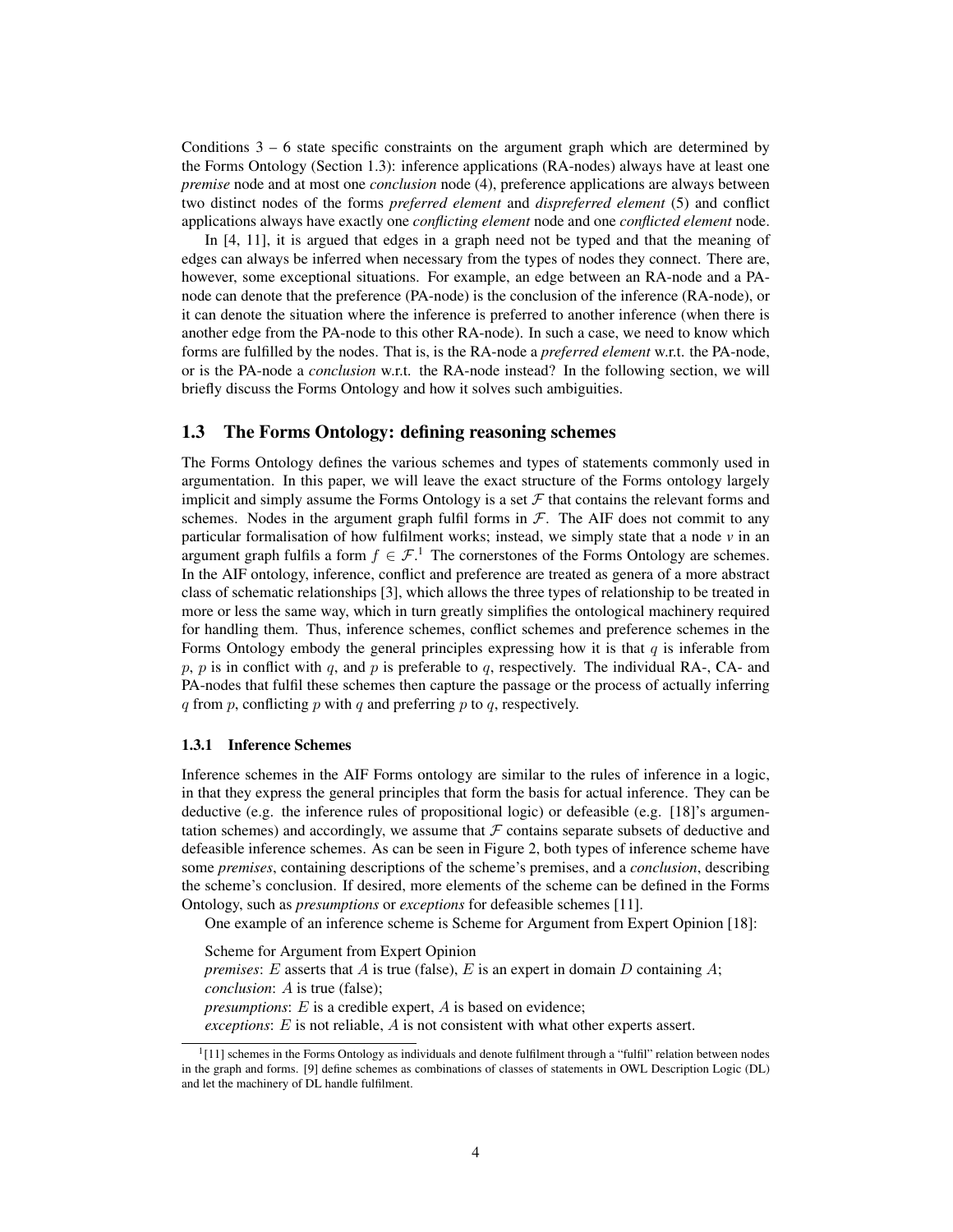An argument based on this scheme is rendered in Figure 3, in which the Forms that the nodes fulfil are indicated next to the nodes. The example implicitly assumes that self-esteem issues are are in the domain of psychology. Note also that the schemes exceptions and presumptions are not shown in the example: these come into play when the argument is attacked (see 4). Thus, specific (but still generalizable) knowledge can be modelled in the AIF in a principled way using argumentation schemes, for which we can assume, for example, a raft of implicit assumptions which may be taken to hold and exceptions which may be taken not to hold. Note that the AIF ontology itself does not legislate which schemes are in  $\mathcal F$  and the exact structure of these schemes; rather, this depends on the inference rule schemes or argumentation schemes that a particular reification format uses.



Figure 3: Argument from Expert Opinion

#### 1.3.2 Conflict Schemes

Like inference, conflict is also generalizable. General conflict relations, which may be based on logic but also on linguistic or legal conventions, can be expressed as *conflict schemes* in F. All conflict schemes have two elements: one element that "conflicts" and another one that "is conflicted"; symmetry is not automatically assumed so that for a symmetrical conflict a scheme has to be applied twice. $<sup>2</sup>$ </sup>

As an example of a conflict scheme, take the scheme for Conflict From Expert Unreliability, which states that that the fact that an expert is unreliable is in conflict with the inference based on the Expert Opinion scheme. In other words, the *conflicting element* of this scheme is 'E is not reliable' and the *conflicted element* is the Scheme for Argument from Expert Opinion. Note that (Figure 2) *exceptions* are also *conflicting elements*. This is also the case here: the exception of the Expert Opinion inference scheme  $(E$  is not reliable) is the conflicting element of the Expert Reliability conflict scheme. Figure 4 shows the application of the conflict scheme Expert Unreliability, which here attacks the application of the Expert Opinion inference scheme as represented by the node *ra12* (i.e. the fact that Dr. Phil is not reliable is in conflict with the fact that 'Tipping Lowers self-esteem' is inferred from the premises).

### 1.3.3 Preference Schemes

While inference and conflict allow us to build arguments and provide counterarguments, in many contexts a choice needs to be made as to which of the arguments is better or stronger. This can be expressed using preferences. In the AIF ontology, preference follows the nowfamiliar pattern that inference and conflict also follow: we assume a set of preference schemes

<sup>2</sup>Roughly, the *conflicting element* can be seen as the proposition that attacks and the *conflicted element* as the proposition that is attacked. However, because the notion of "attack" already has its own meaning in theories of computational argumentation, we are here forced to use the (rather cumbersome) terms *conflicting element* and *conflicted element*.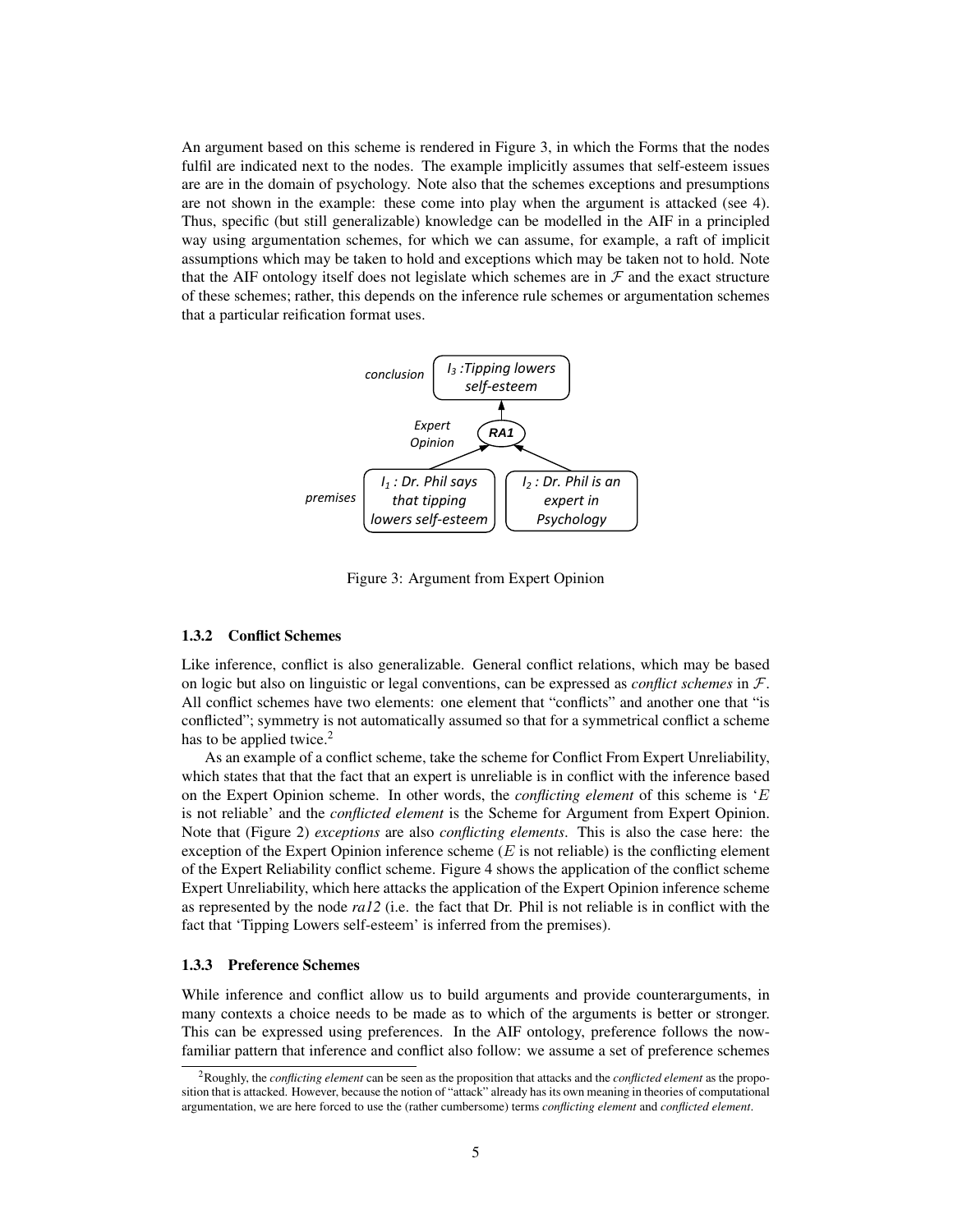

Figure 4: Attacking an Argument from Expert Opinion

in  $\mathcal F$ , which express principles for why certain (types of) information or schemes are preferable to others. A preference scheme contains a *preferred element*, the information or scheme that is preferred, and a *dispreferred element*, the information or scheme that the former is preferred to.

Preference schemes can define preferences between other schemes, for instance, inference schemes. As an example, consider an inference scheme for Popular Opinion [18], with as its premise 'A is generally accepted as true (false)' and its conclusion 'A is true (false)'. Now, we might want to say that, in general, arguments based on expert opinion are preferable to those based on popular opinion. This can be represented as a preference scheme with as its *preferred element* the inference scheme for Expert Opinion and as its *dispreferred element* the inference scheme for Popular Opinion. The preference scheme can then be applied as in Figure 5. Notice that because the scheme expresses that generally, inferences based on Expert Opinion are preferable over inferences based on Popular Opinion, then in this case the actual inference based on the Expert Opinion scheme (*ra12*) is preferred over the inference based on the Popular Opinion scheme (*ra13*). This example shows that a Forms Ontology is needed to disambiguate some of the elements of more complex graphs. For example, the table of informal semantics for edges in [11] says that an edge between an RA-node and a PA-node denotes 'inferring a conclusion in the form of a preference application'. However, in Figure 5, there is an edge from *ra12* to *pa11* which stands for something different, namely that *ra12* is an inference used in preference to some dispreferred element.



Figure 5: Preference between inferences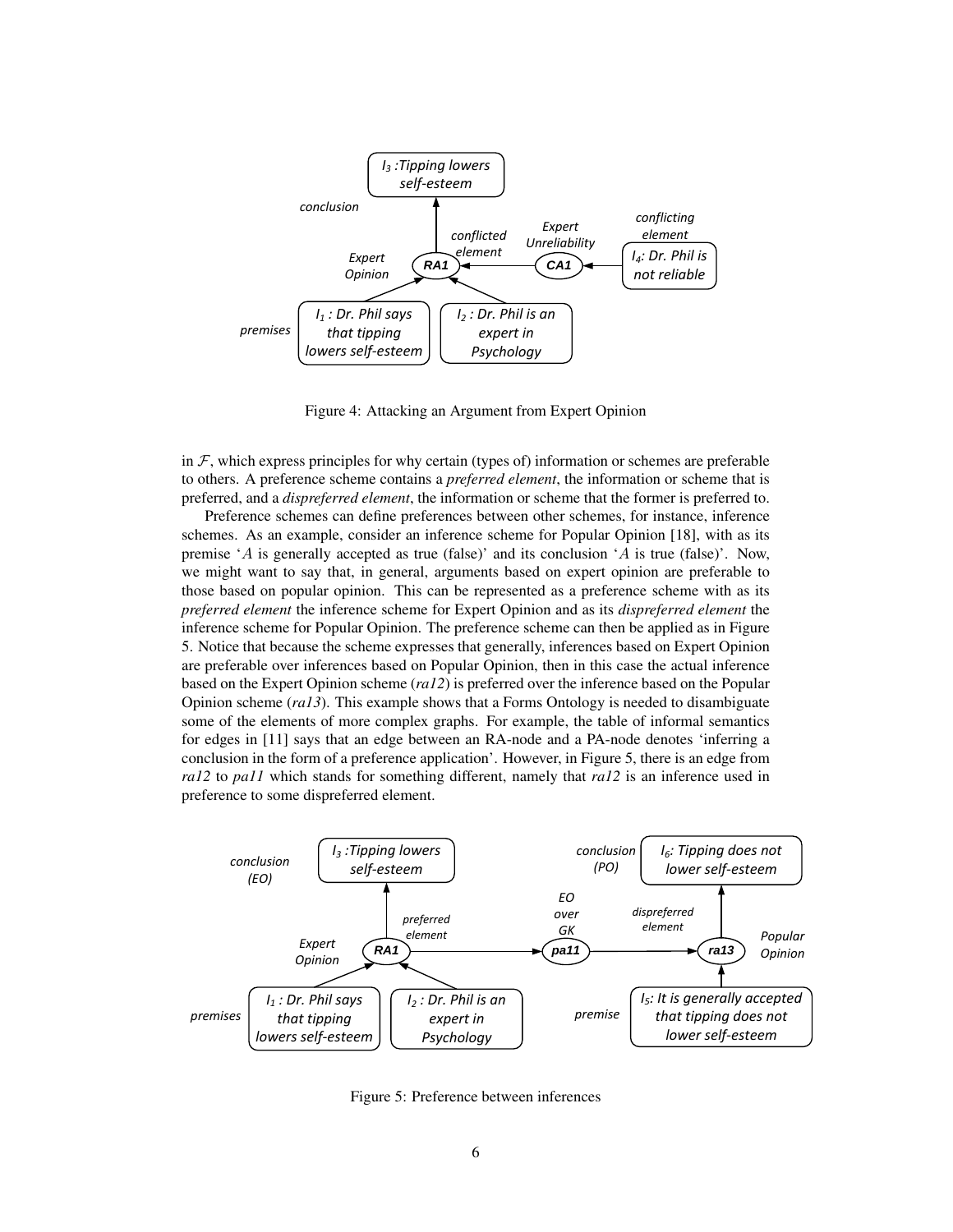# 2 Formats and reifications

The AIF ontology as presented above is available in two main reifications, and each reification is available in different formats. Each reification basically adheres to the abstract ontology set out in this document; the differences between reification lie in how they model the various concepts from the abstract ontology. The two main reifications currently available are the *Core AIF* and the *AIF in Description Logic*, which are both also discussed in [10].

# 2.1 AIF Core

This reification is closest to the specification given in this document. It is based on [4, 11] and used in [12, 14, 15, 2, 3]. This reification has precisely the concepts (i.e. classes) and relations between them as pictured in 2. Arguments (collections of nodes and edges) and specific schemes are represented by individual members of the different classes. Figure 6 shows the example rendered in this ontology: the boxes (ABoxes) represent the argument and the scheme, and for each box the class is given as underlined text.



Figure 6: An argument in AIF Core

AIF Core is available in a number of standard ontology formats (RDF/XML, OWL/XML, Manchester OWL Syntax).<sup>3</sup>

#### 2.1.1 AIF Database

AIF Core further forms the basis of the AIF-DB, a database containing a large amount of arguments analysed using the Araucaria<sup>4</sup> and the OVA<sup>5</sup> tools. The database structure, visualised in Figure 7, incorporates all the elements of the ontology in a standard SQL database: nodes, schemes and the links between them are simply elements of linked tables in the database. This database can be queried and the answer can then be output in various ways.

<sup>3</sup>www.arg.dundee.ac.uk/aif

<sup>4</sup>www.arg.dundee.ac.uk/araucaria, see [13]

<sup>5</sup>www.arg.dundee.ac.uk/ova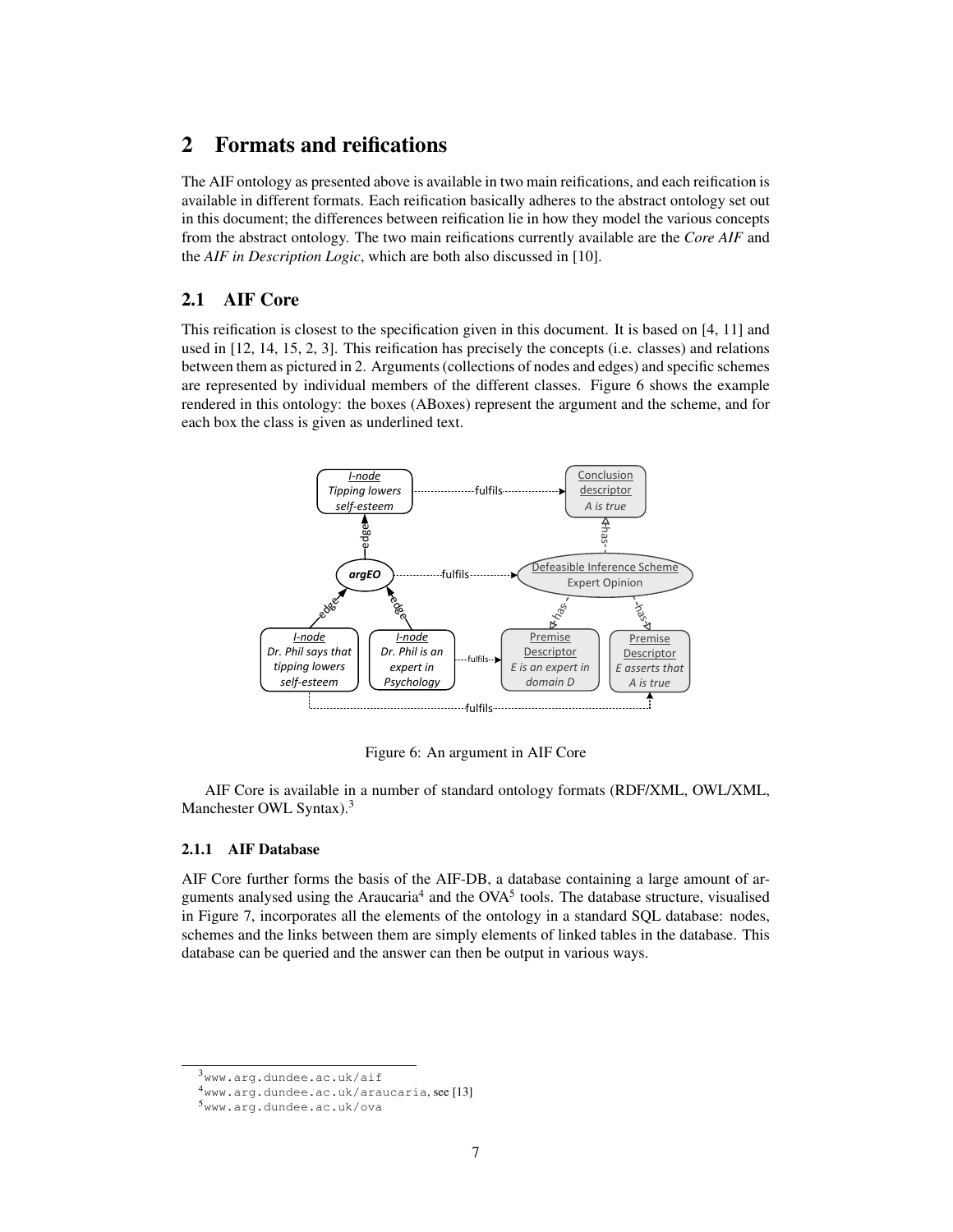

Figure 7: The AIF database

As an example, consider the argument in Figure 6. This argument, and its corresponding scheme, consists of elements of linked tables in the database, viz.:

|        | Table 1: nodes                     |      |        | Table 2: edges |      |  |
|--------|------------------------------------|------|--------|----------------|------|--|
| nodeID | text                               | type | edgeID | fromID         | toID |  |
|        | Dr Phil says that tipping lowers   |      |        |                |      |  |
|        | self-esteem                        |      |        |                |      |  |
|        | Dr Phil is an expert on Psychology |      |        |                | 3    |  |
|        | Tipping lowers self-esteem         |      |        |                |      |  |
|        | Dr Phil is not reliable            |      |        |                |      |  |
|        | RA1                                | RA   |        |                |      |  |
|        | ∩∆ 1                               | CА   |        |                |      |  |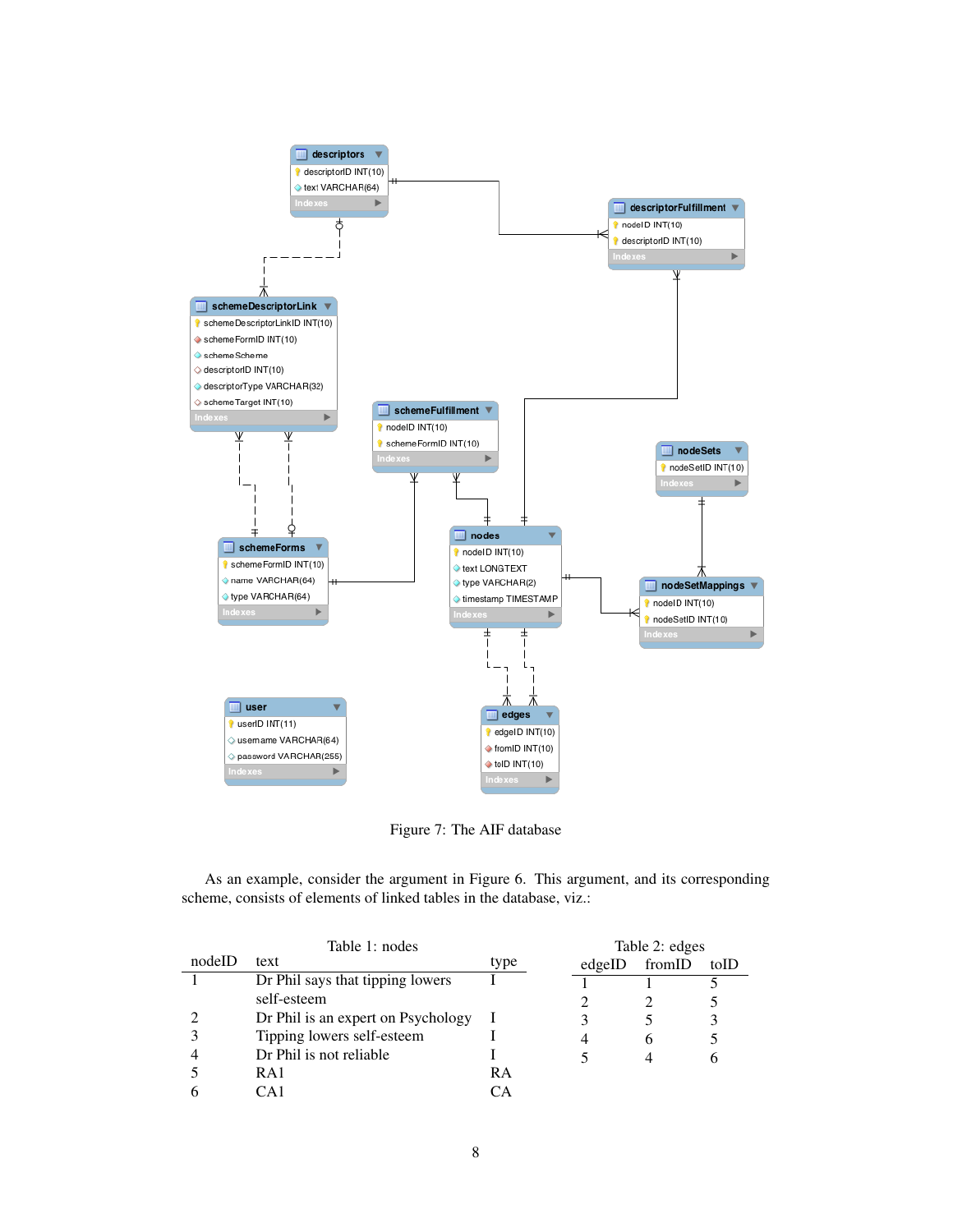|              | Table 3: schemeForms        |            | Table 4: schemeFulfillment |              |  |
|--------------|-----------------------------|------------|----------------------------|--------------|--|
| schemeFormID | name                        | type       | nodeID                     | schemeFormID |  |
|              | <b>Expert Opinion</b>       | Defeasible |                            |              |  |
|              |                             | Inference  |                            |              |  |
|              | <b>Expert Unreliability</b> | Conflict   |                            |              |  |

|              | Table 5: descriptors       |      |        | Table 6: descriptorFulfill- |
|--------------|----------------------------|------|--------|-----------------------------|
| descriptorID | text                       | ment |        |                             |
|              | E asserts that A is true   |      | nodeID | descriptorID                |
|              | E is an expert in domain D |      |        |                             |
|              | A is true                  |      |        |                             |
|              | E is unreliable            |      |        |                             |
|              |                            |      |        |                             |

| ID | schemeFormID schemeScheme descriptorID | descriptorType             | schemeTarget |
|----|----------------------------------------|----------------------------|--------------|
|    | <b>FALSE</b>                           | Premise                    | <b>NULL</b>  |
|    | <b>FALSE</b>                           | Premise                    | <b>NULL</b>  |
|    | <b>FALSE</b>                           | Conclusion                 | <b>NULL</b>  |
|    | <b>FALSE</b>                           | Exception                  | <b>NULL</b>  |
|    | <b>FALSE</b>                           | <b>Conflicting Element</b> | NULL         |
|    | <b>TRUE</b>                            | <b>Conflicted Element</b>  |              |

## 2.2 AIF-DL

In [9], a slightly modified reification of the AIF Core ontology, formalised in Description Logic, was proposed: AIF-DL. AIF-DL captures the concept of schemes as *classes of arguments*, and S-nodes as instances of those classes. The rationale behind this modelling is that AIF Core's reification of the AIF causes some redundancy at the instance level: both arguments and schemes are described with explicit structure at the instance level (see Figure 6. As a result, the property "fulfils" does not capture the fact that an S-node represents an instantiation of some generic class of arguments. Having such relationship expressed explicitly can enable reasoning about the classification of schemes.

AIF-DB does not explicitly type ABoxes as I- and S-nodes. Instead, it distinguishes a class of statements (instances of which correspond to AIF Core I-nodes) and argument classes (i.e. schemes) that describe arguments made up of statements (instances of which correspond to AIF S-nodes). The "fulfils" relation is then simply captured by "instance of". Figure 6 shows the example rendered in this ontology: the boxes (ABoxes) represent the argument and the scheme, and for each box the class is given as underlined text.

AIF-DL is, like AIF-Core, available in a number of standard ontology formats (RDF/XML, OWL/XML, Manchester OWL Syntax).<sup>6</sup>

 $6$ www.arg.dundee.ac.uk/aif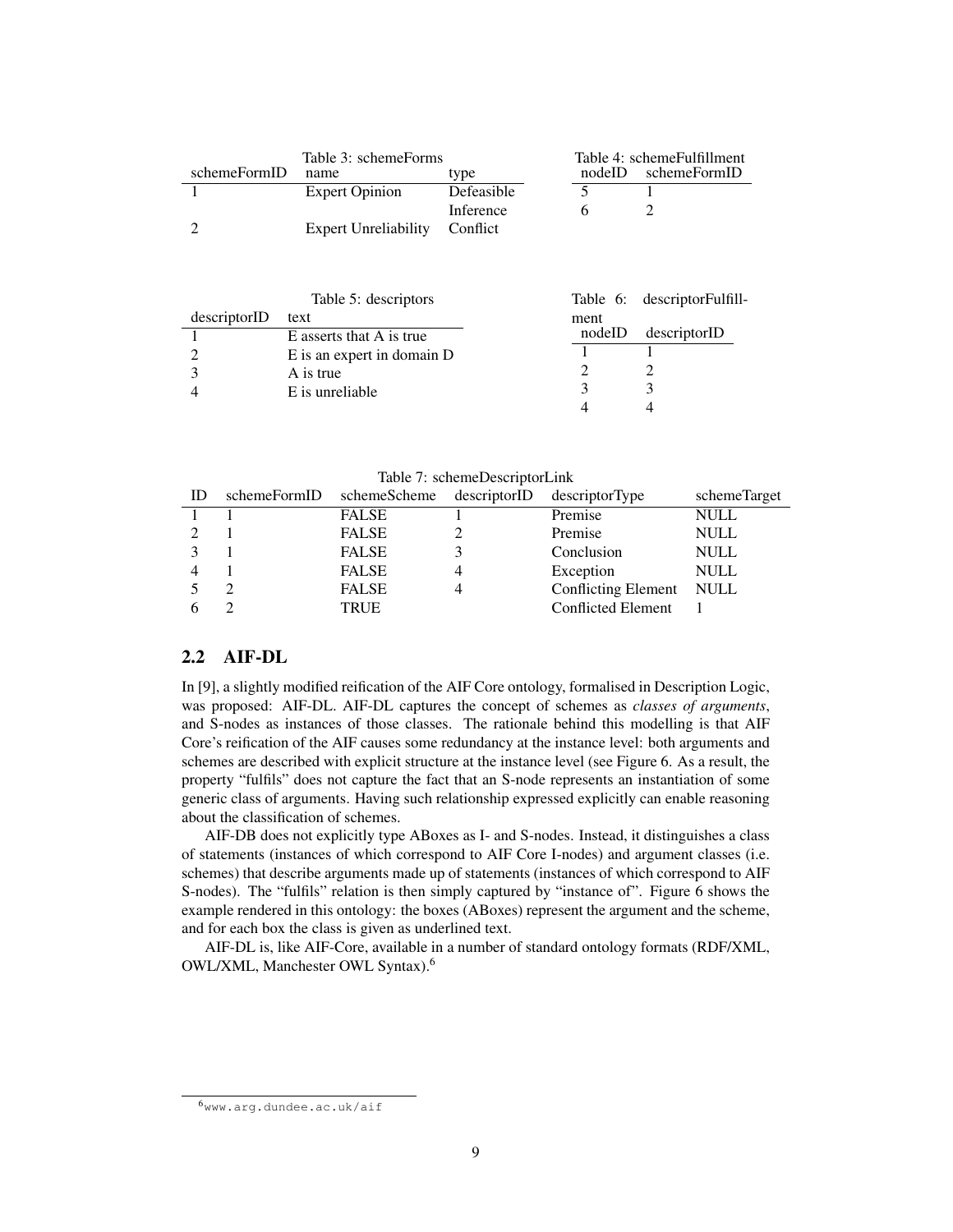

Figure 8: An argument in AIF-DL

# References

- [1] T. Berg, T. van Gelder, F. Patterson, and S. Teppema. *Critical Thinking: Reasoning and Communicating with Rationale*. Amsterdam: Pearson Education Benelux, 2009.
- [2] F.J. Bex, H. Prakken, and C.A. Reed. A formal analysis of the AIF in terms of the ASPIC framework. In P. Baroni, F. Cerutti, M. Giacomin, and G.R. Simari, editors, *Computational Models of Argument. Proceedings of COMMA 2010*, pages 99–110, Amsterdam, The Netherlands, 2010. IOS Press.
- [3] F.J. Bex and C.A. Reed. Schemes of Inference, Conflict and Preference in a Computational Model of Argument. *Studies in Logic, Grammar and Rhetoric*, 2011.
- [4] C.I. Chesñevar, J. McGinnis, S. Modgil, I. Rahwan, C. Reed, G. Simari, M. South, G. Vreeswijk, and S. Willmott. Towards an argument interchange format. *The Knowledge Engineering Review*, 21:293–316, 2006.
- [5] J.B. Freeman. *Dialectics and the Macrostructure of Arguments: A Theory of Argument Structure*. Foris Publications, Berlin, 1991.
- [6] T.F. Gordon, H. Prakken, and D.N. Walton. The Carneades model of argument and burden of proof. *Artificial Intelligence*, 171:875–896, 2007.
- [7] J.L. Pollock. *Cognitive Carpentry: A Blueprint for How to Build a Person*. MIT Press, Cambridge, MA, 1995.
- [8] H. Prakken. An abstract framework for argumentation with structured arguments. *Argument and Computation*, 1:93–124, 2010.
- [9] I. Rahwan, I Banihashemi, C. Reed, Walton D., and S. Abdallah. Representing and classifying arguments on the semantic web. *Knowledge Engineering Review*, 2010. Accepted for publication.
- [10] I. Rahwan and C.A. Reed. The argument interchange format. In I. Rahwan and G. Simari, editors, *Argumentation in Artificial Intelligence*. Springer, 2009.